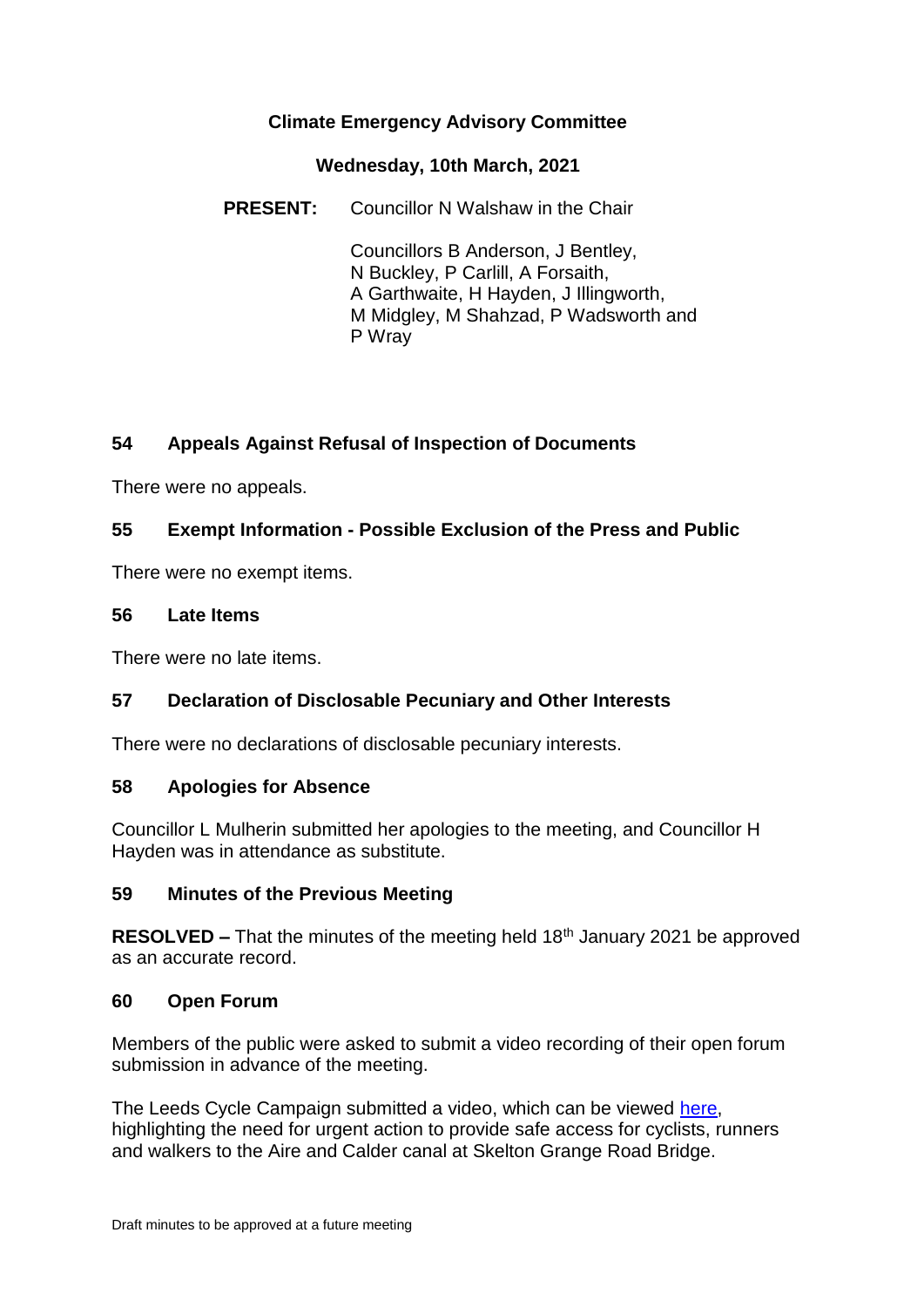Members noted their shared concerns on the matter, and advised that further discussions with stakeholders had been arranged later in the week to move the issue forward.

## **61 Working Groups Update**

The Chief Officer for Sustainable Energy and Air Quality, Polly Cook, provided an update to Members on the progress of the working groups to the Committee as follows:

- **Biodiversity and Food –** At the most recent meeting, guest speakers from the University of York and the University of Leeds presented the benefits of soil management, the Vulnerability Index and how this can be used to protect communities, and the benefits of vertical farming. At the next meeting, guest speakers are scheduled to attend to present recent research to develop a new food system across the city. The group have also started to develop a lowcarbon food action plan.
- **Planning, Buildings and Energy –** The group have continued to review existing climate related planning policies with a view to these being updated and their implementation strengthened. Recent meetings have also focused on developing new and enhanced climate related policies within the Local Plan update ahead of public consultation. At the next meeting, the group will focus on the Domestic Energy Strategy for the city.
- **Transport –** The group has not met since the last Committee meeting, however, plans to meet in coming weeks to look specifically at behaviour change related to the draft Transport Strategy consultation.

## **62 Leeds Climate Commission: Zero Carbon Roadmap**

The Chief Officer (Sustainable Energy and Air Quality) that submitted a report that introduced a presentation from the Leeds Climate Commission on the recently published Net-Zero Carbon Roadmap for Leeds, which has been developed in response to the recommendations of the Leeds Climate Change Citizens' Jury.

Professor Andy Gouldson, Chair of the Leeds Climate Commission, delivered a PowerPoint presentation setting out the Net-Zero Carbon Roadmap for Leeds. The key messages were presented as follows:

- Scope 1 and 2 carbon emissions from Leeds have fallen by 40% since the turn of the Millennium. With on-going decarbonisation of grid electricity, and taking into account population and economic growth within the city region, we project that Leeds' 2000 level of annual emissions will have fallen by a total of 45% in 2030 and 49% in 2050.
- The periods of lockdown throughout the pandemic will have had an impact, particularly due to changes in working patterns with most people working from home, however, it is not expected to change the broader scale of the challenge.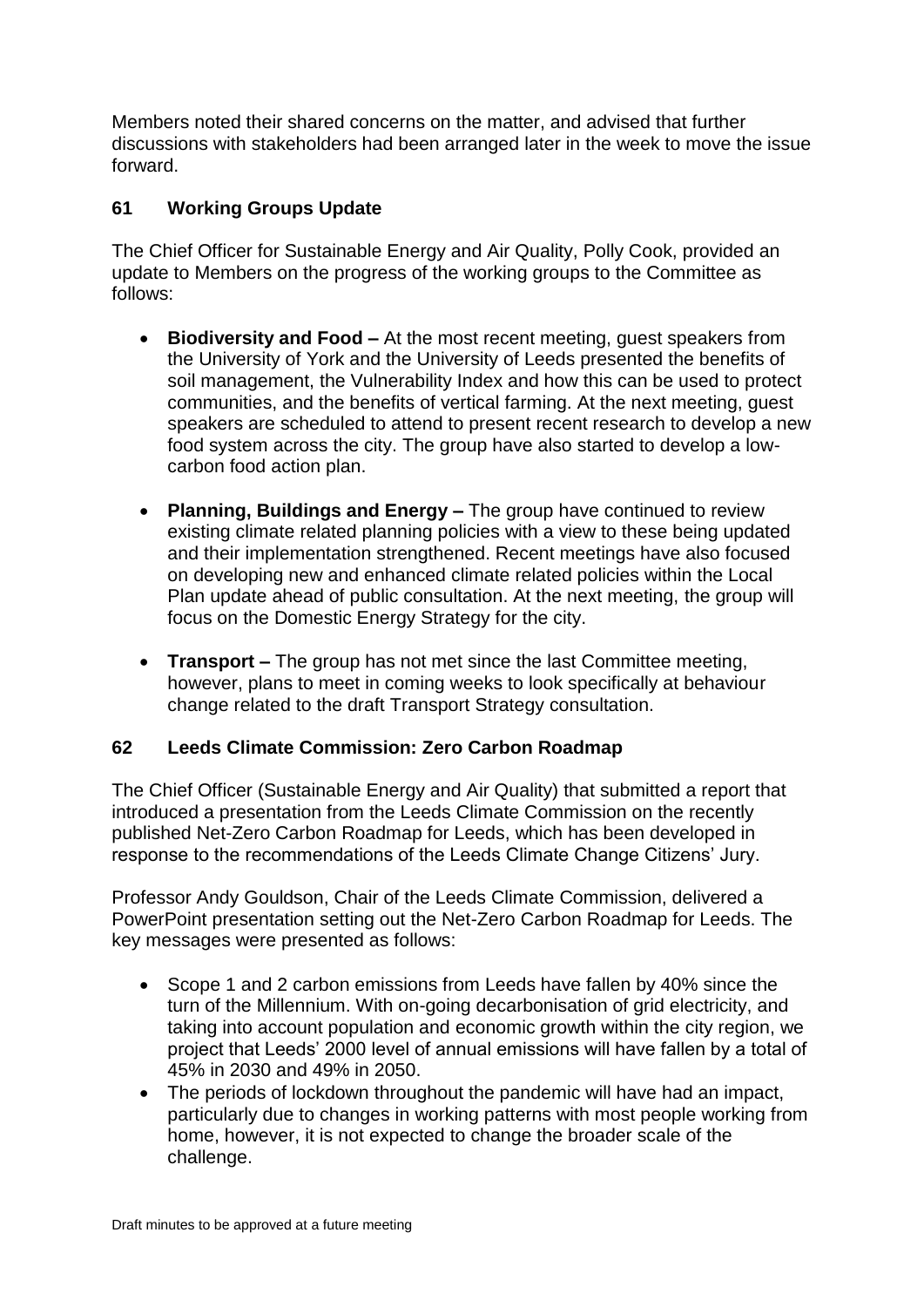- Leeds has a clear opportunity to become a leader in how it shapes consumer behaviour, by addressing the carbon reduction opportunities set out within the Roadmap and introducing low carbon measures for:
	- o Households and for both public and commercial buildings (including better insulation, improved heating, more efficient appliances, some small scale renewables);
	- o Transport (including more walking and cycling, enhanced public transport, electric and more fuel efficient vehicles);
	- o Industry (including better lighting, improved process efficiencies and a wide range of other energy efficiency measures).

Members discussed a number of matters, including:

- *Finance and Investment.* Members recognised the financial barriers to families and private landlords making sustainable investments in their homes, particularly for a large proportion of housing in Leeds built in the Victorian era. It was noted that the recently announced National Infrastructure Bank to be situated in Leeds will provide opportunity for more green investment options. Members highlighted that the financial benefits to investments need to be calculated and presented through easy to understand communications to Leeds residents to evidence the value of eco-retrofit.
- *Changing travel behaviour.* In response to a query, Members were advised that electric aviation models are very unlikely to be commercially available by 2030, and therefore behavioural change is necessary to change travel habits, and encouraging residents to reduce plane travel, for example, from one week-long trip abroad every year to a two week trip every other year. Members noted the ambitions set out within the draft Transport Strategy that promote active travel and the benefits of '15 minute neighbourhoods' – meaning that neighbourhoods include all necessary amenities within 15 minutes walking distance and therefore reducing the need to travel by car.
- *Yorkshire and Humber Climate Commission.* Members queried whether the Leeds roadmap is consistent with neighbouring local authorities, and were advised that the Yorkshire and Humber Climate Commission has been established in recognition of the need for joined up thinking across the region, and is to be launched in the coming weeks.

**RESOLVED –** That the contents of the report and appendices, along with Members comments, be noted.

## **63 Annual Report to Executive Board on the Climate Emergency**

The Chief Officer (Sustainable Energy and Air Quality) submitted a report that introduces the annual Climate Emergency report considered at the Executive Board meeting held 10th February 2021, which provides an update on the progress being made towards reducing emissions at both a national and local level, setting out key actions that have been undertaken. The report also reflects upon the impact of the Covid-19 pandemic on both emissions and how the road to recovery can be founded in the green economy.